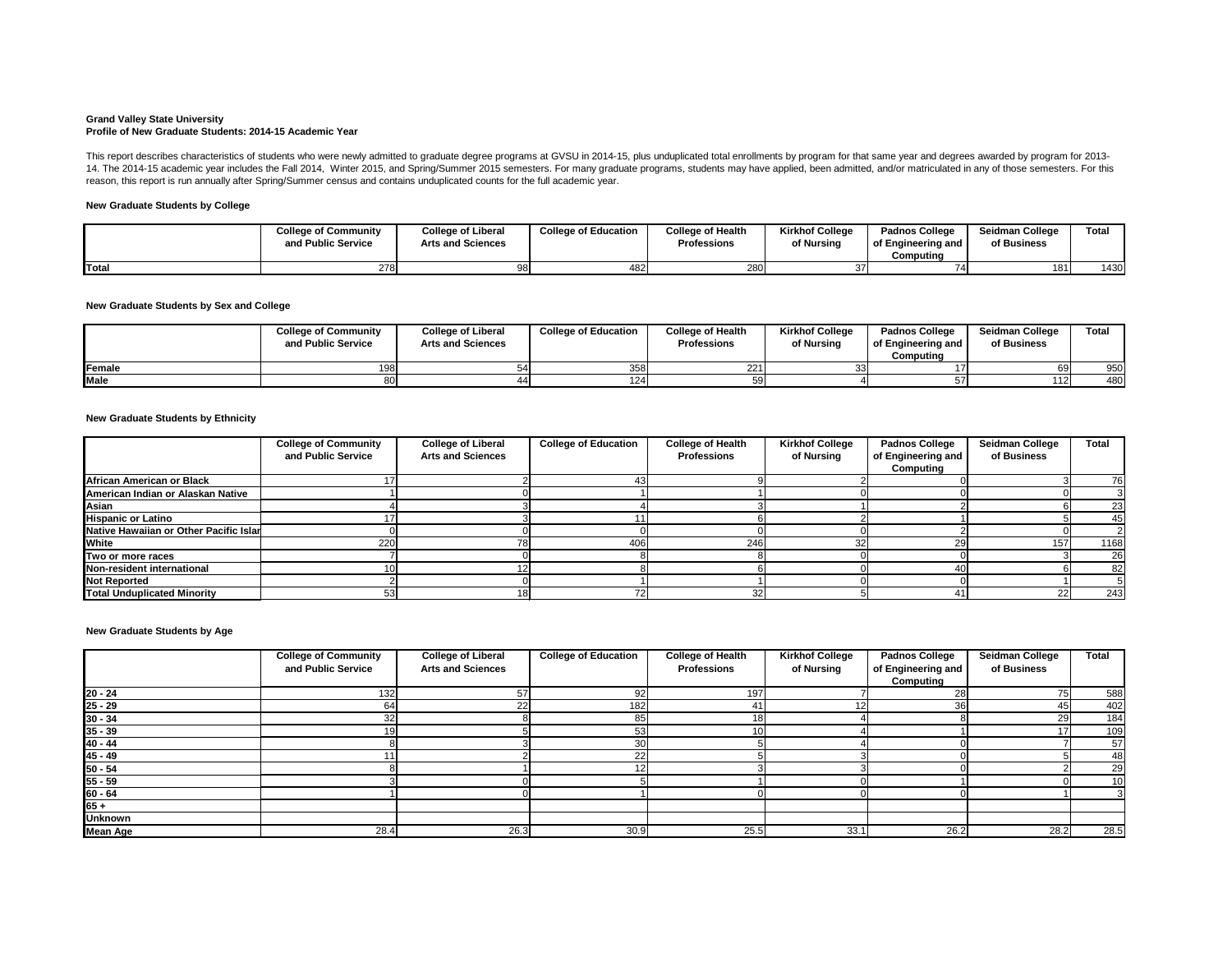# **New Graduate Students by Geographic Origin Michigan**

|                                     | <b>College of Community</b><br>and Public Service | <b>College of Liberal</b><br><b>Arts and Sciences</b> | <b>College of Education</b> | <b>College of Health</b><br><b>Professions</b> | <b>Kirkhof College</b><br>of Nursing | <b>Padnos College</b><br>of Engineering and | Seidman College<br>of Business | <b>Total</b>                              |
|-------------------------------------|---------------------------------------------------|-------------------------------------------------------|-----------------------------|------------------------------------------------|--------------------------------------|---------------------------------------------|--------------------------------|-------------------------------------------|
| MI - Alcona                         |                                                   |                                                       |                             |                                                |                                      | <b>Computing</b>                            |                                | $\mathbf 1$                               |
| MI - Allegan                        |                                                   |                                                       | 11                          |                                                |                                      |                                             |                                | $\overline{27}$                           |
| <b>MI - Antrim</b>                  |                                                   |                                                       | $\mathbf{3}$                |                                                | 0                                    |                                             | - 0                            | $\overline{6}$                            |
| MI - Baraga                         |                                                   |                                                       | $\overline{0}$              |                                                |                                      | $\Omega$                                    | $\Omega$                       | $\mathbf 1$                               |
| MI - Barry                          | $\overline{2}$                                    |                                                       | $\overline{\mathbf{1}}$     | 3                                              | $\overline{0}$                       | $\Omega$                                    | $\Omega$                       | $\overline{6}$                            |
| $M - Bay$                           |                                                   |                                                       | $\mathbf 0$                 |                                                | $\overline{0}$                       |                                             | $\Omega$                       | 4                                         |
| MI - Benzie                         | 2                                                 |                                                       | $\Omega$                    |                                                |                                      | 0                                           | -0                             | $\overline{4}$                            |
| MI - Berrien                        |                                                   |                                                       | $\mathbf{3}$                | 3                                              | $\overline{0}$                       | $\Omega$                                    | $\Omega$                       | 12                                        |
| MI - Branch                         |                                                   |                                                       | $\Omega$                    |                                                | $\mathbf 0$                          |                                             |                                | $\mathbf{1}$                              |
| MI - Calhoun                        |                                                   |                                                       | -1                          |                                                | $\overline{0}$                       |                                             |                                | $\overline{6}$                            |
| MI - Cass                           |                                                   |                                                       | $\mathbf{3}$                |                                                | $\overline{0}$                       | ∩                                           | $\Omega$                       | $\overline{4}$                            |
| MI - Charlevoix                     |                                                   |                                                       | $\overline{\mathbf{A}}$     |                                                | $\overline{0}$                       | $\bigcap$                                   | $\Omega$                       | $\mathbf{1}$                              |
| MI - Chippewa                       |                                                   |                                                       | $\Omega$                    |                                                | $\mathbf 0$                          |                                             |                                | $\overline{2}$                            |
| MI - Clare                          |                                                   |                                                       | $\Omega$                    |                                                | $\mathbf 0$                          |                                             |                                | $\overline{3}$                            |
| <b>MI - Clinton</b>                 |                                                   |                                                       |                             |                                                | $\mathbf 0$                          |                                             |                                | 4                                         |
| MI - Crawford                       |                                                   |                                                       | 0                           |                                                | $\mathbf 0$                          |                                             | - 0                            | $\overline{2}$                            |
| $\overline{M}$ l - Delta            |                                                   |                                                       | $\Omega$                    |                                                | $\overline{0}$                       |                                             |                                | $\mathbf{1}$                              |
| <b>MI - Dickinson</b>               |                                                   |                                                       | $\Omega$                    |                                                | $\Omega$                             |                                             |                                | $\mathbf 1$                               |
| MI - Eaton                          | າ                                                 |                                                       | $\overline{2}$              |                                                |                                      |                                             | $\Omega$                       | $\overline{7}$                            |
| <b>MI - Emmet</b>                   |                                                   |                                                       | $\overline{2}$              |                                                | $\mathbf 0$                          |                                             | $\cap$                         | $\overline{4}$                            |
| MI - Genesee                        | 2                                                 |                                                       | $\overline{2}$              |                                                | $\mathbf 0$                          |                                             |                                | 9                                         |
| MI - Gogebic                        |                                                   |                                                       |                             |                                                | $\overline{0}$                       |                                             |                                | $\mathbf 1$                               |
| <b>MI - Grand Traverse</b>          | 10                                                |                                                       | 13                          |                                                | $\mathbf 0$                          |                                             |                                | $\overline{31}$                           |
| <b>MI - Gratiot</b>                 |                                                   |                                                       | $\mathbf 0$                 |                                                | $\overline{0}$                       |                                             | $\Omega$                       | $\mathbf{1}$                              |
| <b>MI - Hillsdale</b>               |                                                   |                                                       | $\overline{2}$              |                                                | $\overline{0}$                       |                                             |                                | $\overline{4}$                            |
| MI - Huron                          |                                                   |                                                       | $\Omega$                    |                                                |                                      |                                             |                                | $\overline{3}$                            |
| MI - Ingham                         |                                                   |                                                       | 6                           |                                                |                                      |                                             |                                | $\overline{21}$                           |
| MI - Ionia                          |                                                   |                                                       | 8                           |                                                |                                      |                                             |                                | $\overline{13}$                           |
| MI - losco                          |                                                   |                                                       |                             |                                                | 0                                    |                                             |                                | $\overline{c}$                            |
| MI - Isabella                       |                                                   |                                                       | $\overline{2}$              |                                                | $\Omega$                             |                                             |                                | 10                                        |
| MI - Jackson                        |                                                   |                                                       | $\overline{2}$              |                                                | $\Omega$                             |                                             |                                | 6                                         |
| MI - Kalamazoo                      |                                                   |                                                       | 12                          |                                                |                                      |                                             |                                | $\overline{34}$                           |
| MI - Kalkaska                       | $\Omega$                                          | $\Omega$                                              |                             | $\Omega$                                       | 0                                    | $\mathbf 0$                                 | $\Omega$                       | $\overline{1}$                            |
| MI - Kent                           | 117                                               | 30                                                    | 154                         | 77                                             | 19                                   | 16                                          | 87                             | 500                                       |
| MI - Keweenaw                       |                                                   | ∩                                                     | $\boldsymbol{0}$            | $\Omega$                                       | $\mathbf 0$                          | $\Omega$                                    | $\Omega$                       | $\mathbf{1}$                              |
| MI - Lake                           |                                                   |                                                       | $\mathbf 0$                 | $\Omega$                                       | $\overline{0}$                       | $\Omega$                                    |                                | $\overline{c}$                            |
| MI - Lapeer                         | ∩                                                 |                                                       | $\overline{\mathbf{1}}$     |                                                | $\overline{0}$                       | C                                           | $\Omega$                       | $\overline{2}$                            |
| MI - Leelanau                       | 3 <sup>1</sup>                                    |                                                       | $\mathbf{2}$                |                                                | $\mathbf 0$                          |                                             | $\Omega$                       | $\overline{6}$                            |
| MI - Lenawee                        | 0                                                 |                                                       | $\mathbf 0$                 |                                                | $\overline{0}$                       |                                             |                                |                                           |
| MI - Livingston                     | $\overline{2}$                                    |                                                       | $\overline{2}$              | 5                                              | $\overline{0}$                       |                                             |                                | 12                                        |
| $\overline{M}$ l - Macomb           | $\overline{2}$                                    |                                                       | 11                          | 12                                             | $\overline{0}$                       |                                             | -6                             | 35                                        |
| <b>MI - Manistee</b>                |                                                   |                                                       | $\mathbf 0$                 |                                                | $\overline{0}$                       |                                             |                                | $\overline{1}$                            |
| MI - Marquette                      |                                                   |                                                       | $\overline{\mathbf{1}}$     | $\overline{2}$                                 | $\overline{0}$                       | $\Omega$                                    | - 0                            | $\overline{\mathbf{A}}$                   |
| MI - Mason                          | ∩                                                 |                                                       | $\Omega$                    | $\overline{2}$                                 | $\overline{0}$                       | $\Omega$                                    |                                |                                           |
| MI - Mecosta                        |                                                   | ∩                                                     | $\overline{1}$              | $\Omega$                                       |                                      | $\mathbf 0$                                 |                                | 3                                         |
| MI - Midland                        | 2<br>11                                           | $\Omega$                                              | $\overline{0}$              | $\Omega$                                       | 0 <br> 0                             | 0                                           | $\mathbf 0$<br>$\mathbf 0$     | $\mathbf 1$                               |
|                                     | $\Omega$                                          | $\Omega$                                              |                             |                                                |                                      | $\Omega$                                    |                                | $\overline{2}$                            |
| MI - Monroe<br><b>MI - Montcalm</b> |                                                   |                                                       | $\overline{0}$              | $\Omega$                                       | 0                                    |                                             |                                | $\overline{9}$                            |
|                                     | 3 <sup>l</sup>                                    |                                                       | $\mathbf{3}$                |                                                |                                      | $\Omega$                                    |                                |                                           |
| MI - Muskegon                       | 8 <sup>1</sup><br>$\overline{0}$                  | $\Omega$                                              | 26<br>8                     | 8                                              |                                      |                                             | 2                              | 51<br>10                                  |
| MI - Newaygo                        |                                                   | ົ                                                     | 34                          |                                                | $\overline{0}$                       | 0                                           |                                |                                           |
| <b>MI - Oakland</b><br>MI - Oceana  | 12<br>$\mathbf{1}$                                | $\Omega$                                              | $\overline{1}$              | 19                                             | $\overline{0}$                       | $\overline{0}$<br>$\Omega$                  | 10<br>$\overline{\mathbf{1}}$  | 77                                        |
|                                     | 11                                                | $\overline{0}$                                        |                             |                                                | $\overline{0}$                       |                                             |                                | $\overline{4}$<br>$\overline{\mathbf{A}}$ |
| MI - Osceola                        |                                                   |                                                       | $\mathbf{2}$                |                                                | 0                                    | $\overline{0}$                              | $\mathbf 0$                    |                                           |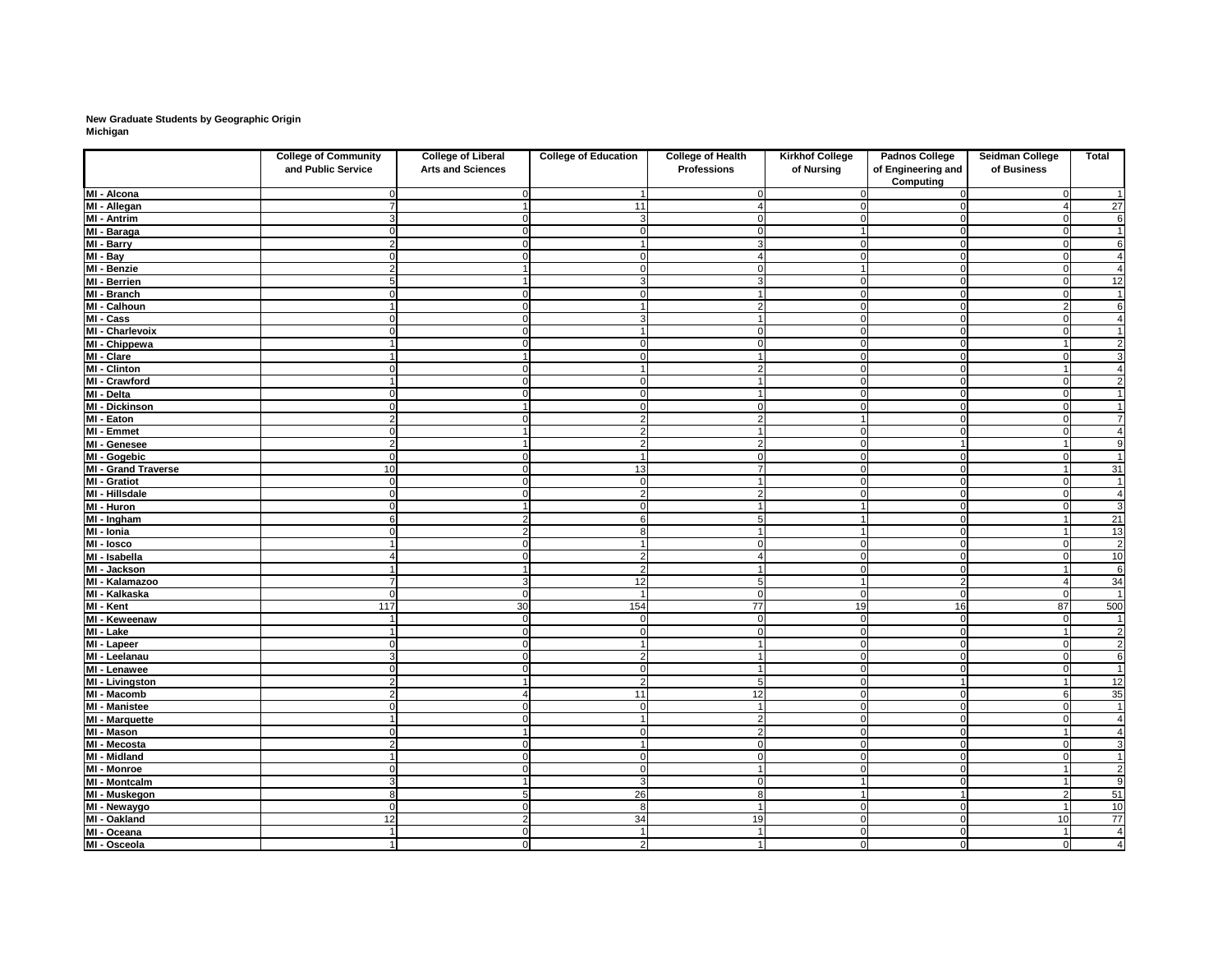**New Graduate Students by Geographic Origin**

**Other US**

|                       | <b>College of Community</b> | <b>College of Liberal</b> | <b>College of Education</b> | <b>College of Health</b> | <b>Kirkhof College</b> | <b>Padnos College</b> | <b>Seidman College</b> | <b>Total</b> |
|-----------------------|-----------------------------|---------------------------|-----------------------------|--------------------------|------------------------|-----------------------|------------------------|--------------|
|                       | and Public Service          | <b>Arts and Sciences</b>  |                             | <b>Professions</b>       | of Nursing             | of Engineering and    | of Business            |              |
|                       |                             |                           |                             |                          |                        | Computing             |                        |              |
| MI - Otsego           |                             |                           |                             |                          |                        |                       |                        |              |
| MI - Ottawa           | 38                          | 16                        | 84                          | 22                       |                        |                       | 35                     | 210          |
| MI - Saginaw          |                             |                           |                             |                          |                        |                       |                        |              |
| MI - Sanilac          |                             |                           |                             |                          |                        |                       |                        |              |
| MI - Shiawassee       |                             |                           |                             |                          |                        |                       |                        |              |
| MI - St Clair         |                             |                           |                             |                          |                        |                       |                        |              |
| MI - St Joseph        |                             |                           |                             |                          |                        |                       |                        |              |
| MI - Tuscola          |                             |                           |                             |                          |                        |                       |                        |              |
| MI - Vanburen         |                             |                           |                             |                          |                        |                       |                        | 10           |
| MI - Washtenaw        |                             |                           |                             |                          |                        |                       |                        | 17           |
| MI - Wayne            |                             |                           | 29                          |                          |                        |                       |                        | 51           |
| MI - Wexford          |                             |                           |                             |                          |                        |                       |                        |              |
| <b>MICHIGAN TOTAL</b> | 258                         | 79                        | 457                         | 248                      | 36                     | 30 <sup>l</sup>       | 170                    | 1278         |

|                         | <b>College of Community</b><br>and Public Service | <b>College of Liberal</b><br><b>Arts and Sciences</b> | <b>College of Education</b> | <b>College of Health</b><br><b>Professions</b> | <b>Kirkhof College</b><br>of Nursing | <b>Padnos College</b><br>of Engineering and | <b>Seidman College</b><br>of Business | <b>Total</b>   |
|-------------------------|---------------------------------------------------|-------------------------------------------------------|-----------------------------|------------------------------------------------|--------------------------------------|---------------------------------------------|---------------------------------------|----------------|
|                         |                                                   |                                                       |                             |                                                |                                      | <b>Computing</b>                            |                                       |                |
| Arizona                 |                                                   |                                                       |                             |                                                |                                      |                                             |                                       |                |
| California              | 0                                                 |                                                       | $\Omega$                    |                                                |                                      |                                             |                                       |                |
| Colorado                | 0                                                 |                                                       | $\Omega$                    |                                                |                                      |                                             |                                       |                |
| <b>Florida</b>          | $\Omega$                                          |                                                       | 2                           | $\Omega$                                       | ∩                                    |                                             | $\Omega$                              | 3              |
| Georgia<br>Illinois     | 0                                                 |                                                       | ∩                           |                                                |                                      |                                             |                                       | $\overline{ }$ |
|                         |                                                   |                                                       |                             | 3                                              |                                      |                                             |                                       | 13             |
| Indiana                 | 2                                                 |                                                       |                             |                                                |                                      |                                             |                                       | 10             |
| <b>Towa<br/>Kansas</b>  |                                                   |                                                       | 0                           |                                                | $\Omega$                             |                                             |                                       |                |
|                         |                                                   |                                                       |                             |                                                |                                      |                                             |                                       |                |
| Maine<br>Minnesota      |                                                   |                                                       |                             |                                                |                                      |                                             |                                       |                |
|                         |                                                   |                                                       |                             |                                                |                                      |                                             |                                       |                |
| <b>Montana</b>          | U                                                 |                                                       |                             | ∩                                              | ∩                                    |                                             |                                       |                |
| <b>Nevada</b>           |                                                   |                                                       |                             |                                                |                                      |                                             |                                       |                |
| <b>New Jersey</b>       |                                                   |                                                       |                             |                                                |                                      |                                             |                                       |                |
| <b>New York</b>         | 0                                                 |                                                       |                             |                                                |                                      |                                             |                                       | 3              |
| <b>North Carolina</b>   |                                                   |                                                       |                             |                                                |                                      |                                             |                                       |                |
| Ohio                    |                                                   |                                                       | ⌒                           | 6                                              |                                      |                                             |                                       | 11             |
| Oregon                  | າ                                                 |                                                       |                             | $\Omega$                                       |                                      |                                             |                                       | $\overline{2}$ |
| Pennsylvania            |                                                   |                                                       | ∩                           |                                                |                                      |                                             |                                       |                |
| <b>Tennessee</b>        |                                                   |                                                       |                             |                                                |                                      |                                             |                                       |                |
| Texas<br>Utah           |                                                   |                                                       |                             | റ                                              |                                      |                                             |                                       |                |
|                         |                                                   |                                                       |                             |                                                |                                      |                                             |                                       |                |
| <b>Vermont</b>          |                                                   |                                                       |                             |                                                |                                      |                                             |                                       |                |
| Virginia                |                                                   |                                                       |                             |                                                |                                      |                                             |                                       |                |
| <b>Wisconsin</b>        |                                                   |                                                       | $\Omega$                    | $\overline{2}$                                 |                                      |                                             |                                       | 5              |
| <b>OTHER U.S. TOTAL</b> | 10                                                |                                                       | 17                          | 26                                             |                                      |                                             |                                       | 70             |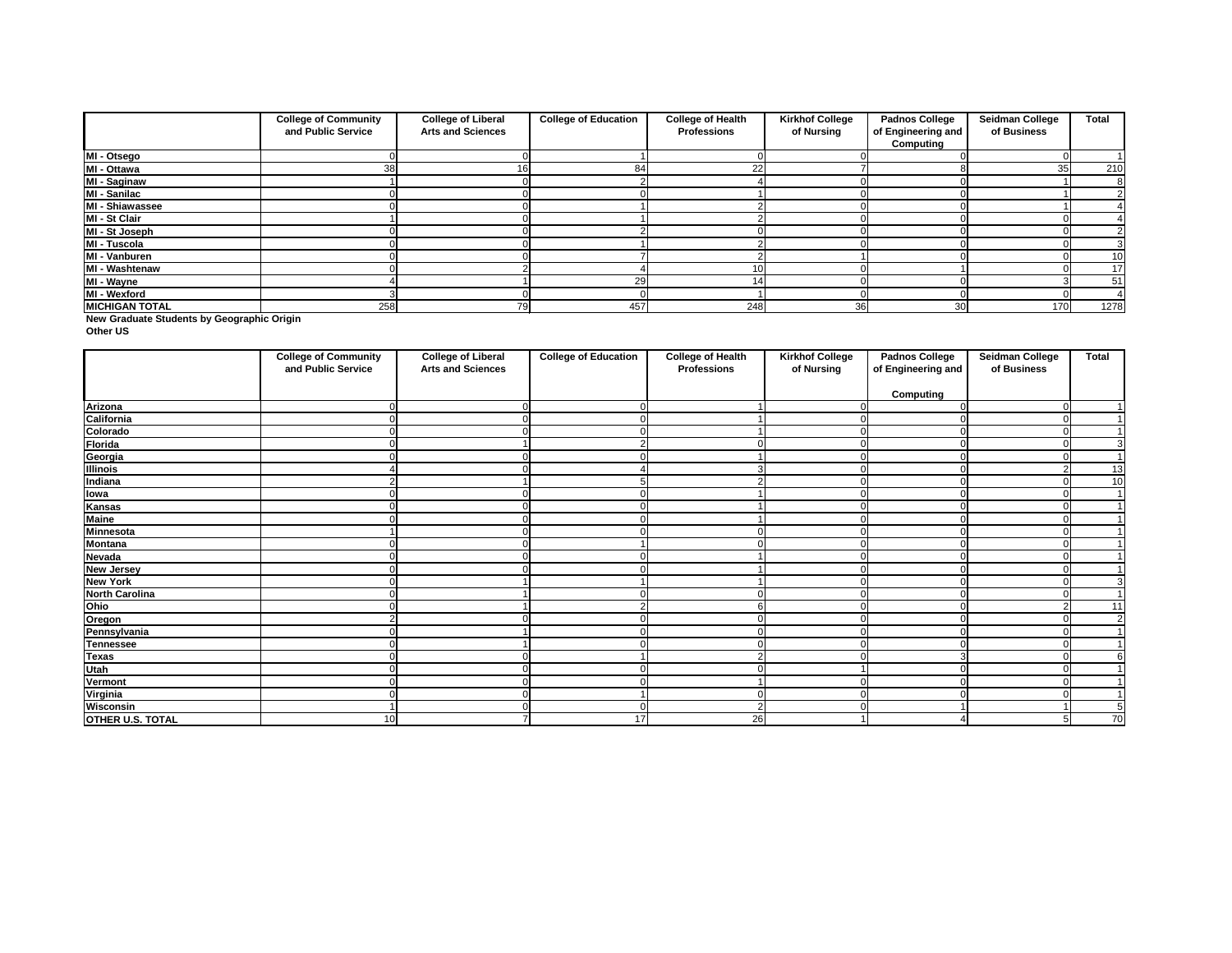**New Graduate Students by Geographic Origin INTERNATIONAL**

|                            | <b>College of Community</b> | <b>College of Liberal</b> | <b>College of Education</b> | <b>College of Health</b> | <b>Kirkhof College</b> | <b>Padnos College</b> | <b>Seidman College</b> | <b>Total</b>    |
|----------------------------|-----------------------------|---------------------------|-----------------------------|--------------------------|------------------------|-----------------------|------------------------|-----------------|
|                            | and Public Service          | <b>Arts and Sciences</b>  |                             | <b>Professions</b>       | of Nursing             | of Engineering and    | of Business            |                 |
|                            |                             |                           |                             |                          |                        | <b>Computing</b>      |                        |                 |
| <b>BAHRAIN</b>             |                             |                           |                             |                          |                        |                       | $\Omega$               |                 |
| <b>BANGLADESH</b>          |                             |                           |                             |                          |                        |                       |                        | 5               |
| <b>BULGARIA</b>            |                             |                           |                             |                          |                        |                       |                        |                 |
| <b>CANADA</b>              |                             |                           |                             |                          |                        |                       |                        | $\overline{2}$  |
| <b>CHINA</b>               |                             |                           | 3                           |                          |                        |                       |                        | 8               |
| <b>COLOMBIA</b>            |                             |                           |                             |                          |                        |                       |                        |                 |
| <b>EL SALVADOR</b>         |                             |                           | ∩                           |                          |                        |                       |                        |                 |
| <b>GHANA</b>               |                             |                           |                             |                          |                        |                       |                        |                 |
| <b>INDIA</b>               |                             |                           |                             |                          |                        | 23                    |                        | $\overline{32}$ |
| <b>INDONESIA</b>           |                             |                           |                             |                          |                        |                       |                        |                 |
| <b>JAPAN</b>               |                             |                           |                             |                          |                        |                       |                        | 1               |
| <b>MALAYSIA</b>            |                             |                           |                             |                          |                        |                       |                        |                 |
| <b>NEPAL</b>               |                             |                           |                             |                          |                        |                       |                        | $\overline{2}$  |
| <b>NIGER</b>               |                             |                           |                             |                          |                        |                       |                        |                 |
| <b>NIGERIA</b>             |                             |                           |                             |                          |                        |                       |                        | 5               |
| <b>PALESTINIAN</b>         |                             |                           | 2                           |                          |                        |                       |                        | $\overline{3}$  |
| <b>PHILIPPINES</b>         |                             |                           |                             |                          |                        |                       |                        | $\overline{2}$  |
| <b>POLAND</b>              |                             |                           |                             |                          |                        |                       |                        |                 |
| <b>RUSSIA</b>              |                             |                           |                             |                          |                        |                       |                        |                 |
| <b>SAUDI ARABIA</b>        |                             |                           |                             |                          |                        |                       |                        | 3               |
| <b>SOUTH AFRICA</b>        |                             |                           |                             |                          |                        |                       |                        |                 |
| <b>SOUTH KOREA</b>         |                             |                           |                             |                          |                        |                       |                        | $\overline{2}$  |
| <b>SPAIN</b>               |                             |                           |                             |                          |                        |                       |                        | $\overline{2}$  |
| <b>SWITZERLAND</b>         |                             |                           |                             |                          |                        |                       |                        | $\overline{2}$  |
| <b>VENEZUELA</b>           |                             |                           |                             |                          |                        |                       |                        |                 |
| <b>ZIMBABWE</b>            |                             |                           |                             |                          |                        |                       |                        |                 |
| <b>INTERNATIONAL TOTAL</b> | 10                          | 12                        | 8                           |                          |                        | 40                    | 6                      | $\overline{82}$ |

**New Graduate Students by Undergraduate GPA**

|                           | <b>College of Community</b> | <b>College of Liberal</b> | <b>College of Education</b> | <b>College of Health</b> | <b>Kirkhof College</b> | <b>Padnos College</b> | <b>Seidman College</b> | <b>Total</b> |
|---------------------------|-----------------------------|---------------------------|-----------------------------|--------------------------|------------------------|-----------------------|------------------------|--------------|
|                           | and Public Service          | <b>Arts and Sciences</b>  |                             | <b>Professions</b>       | of Nursing             | of Engineering and    | of Business            |              |
|                           |                             |                           |                             |                          |                        | Computing             |                        |              |
| 1.00 to 1.99              |                             |                           |                             |                          |                        |                       |                        |              |
| 2.00 to 2.49              |                             |                           |                             |                          |                        |                       |                        | 25           |
| 2.50 to 2.99              |                             |                           |                             |                          |                        |                       |                        | 185          |
| 3.00 to 3.49              | 122                         |                           | 224                         | 86                       | 20                     |                       | <b>66</b>              | 599          |
| 3.50 to 4.00              |                             | 38                        | 179                         | 147                      |                        |                       | 92                     | 577          |
| <b>Unreported</b>         |                             |                           |                             | 35                       |                        |                       |                        | 44           |
| <b>Mean Undergrad GPA</b> | 3.27                        | 3.37                      | 3.35                        | 3.54                     | 3.44                   | 3.26                  | 3.48                   | 3.38         |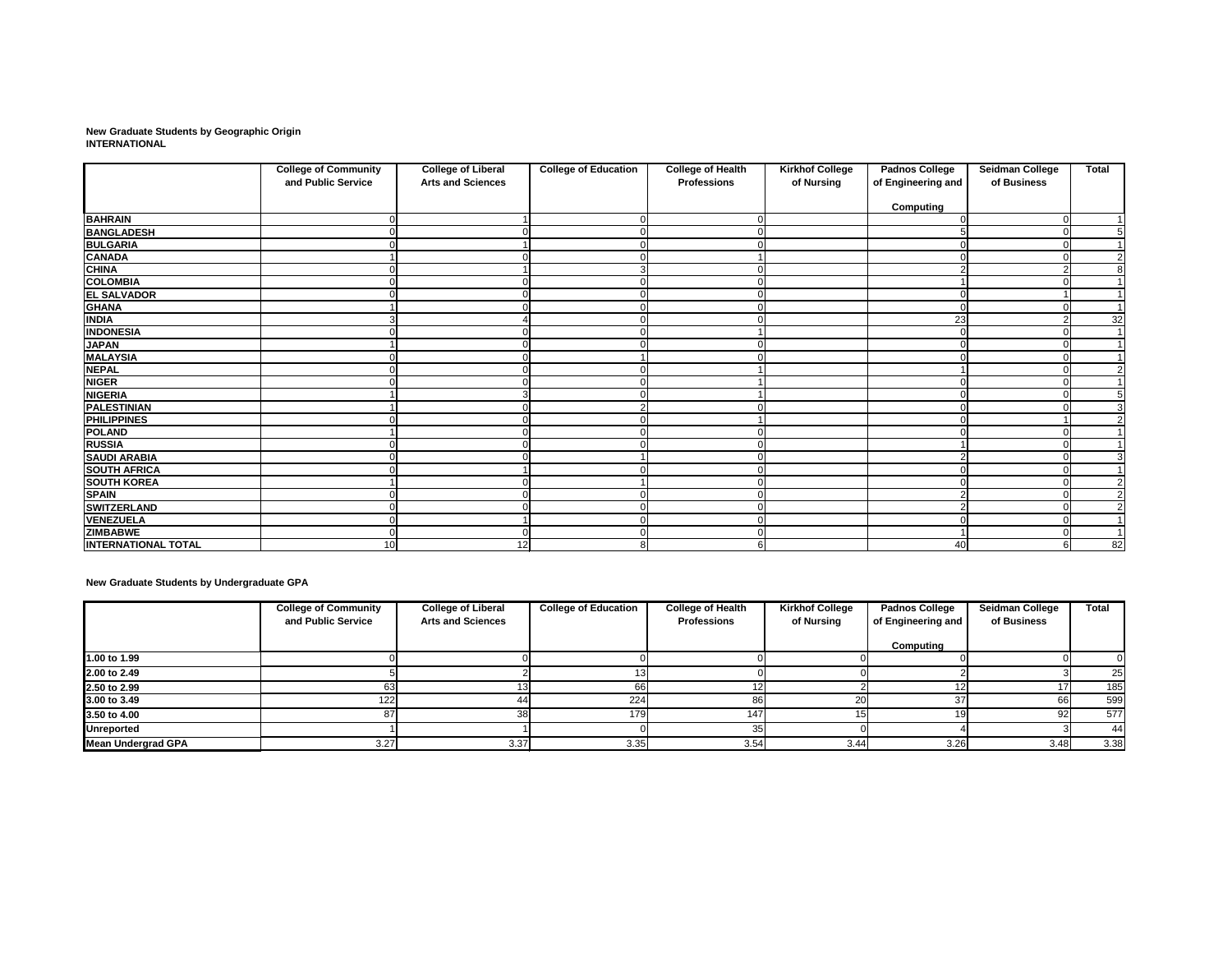**New Graduate Students by Undergraduate Institution**

| <b>College of Community and Public Service</b> | <b>College of Liberal Arts and Sciences</b> | <b>College of Education</b>         | <b>College of Health Professions</b> |
|------------------------------------------------|---------------------------------------------|-------------------------------------|--------------------------------------|
| Grand Valley State University (128)            | Grand Valley State University (51)          | Grand Valley State University (233) | Grand Valley State University (123)  |
| Central Michigan University (15)               | Central Michigan University (4)             | Central Michigan University (26)    | Central Michigan University (24)     |
| Michigan State University (13)                 | Aquinas College-MI (3)                      | Western Michigan University (25)    | Michigan State University (19)       |
| Western Michigan University (9)                | Calvin College (3)                          | Calvin College (17)                 | Western Michigan University (13)     |
| Ferris State University (8)                    | Western Michigan University (3)             | Hope College (17)                   | Eastern Michigan University (8)      |
| Hope College (6)                               | Ferris State University (2)                 | Eastern Michigan University (14)    | Wayne State University (6)           |
| Northern Michigan University (6)               | Hope College (2)                            | Michigan State University (14)      | Hope College (5)                     |
| Aquinas College-MI (5)                         | Michigan State University (2)               | Oakland University (12)             | Cornerstone University (4)           |
| Saginaw Valley State Univ (5)                  | Lagos State University (2)                  | Univ of Michigan-Ann Arbor (9)      | Univ of Michigan-Ann Arbor (4)       |
| Alma College (4)                               |                                             | Cornerstone University (8)          | Saginaw Valley State Univ (3)        |
| Calvin College (4)                             |                                             | Wayne State University (7)          | Illinois State University (2)        |
| Cornerstone University (4)                     |                                             | Marygrove College (6)               | Trinity Christian College (2)        |
| Oakland University (4)                         |                                             | Aquinas College-MI (5)              | Calvin College (2)                   |
| Eastern Michigan University (3)                |                                             | Ferris State University (5)         | Ferris State University (2)          |
| Baker College - Flint (3)                      |                                             | Saginaw Valley State Univ (4)       | Oakland University (2)               |
| Loyola University of Chicago (2)               |                                             | Davenport Univ-Grand Rapids (3)     | University of Toledo (2)             |
| Western Illinois University (2)                |                                             | Madonna University (3)              |                                      |
| Albion College (2)                             |                                             | University of Detroit Mercy (3)     |                                      |
| Davenport Univ-Grand Rapids (2)                |                                             | Univ of Michigan-Flint (3)          |                                      |
| Lake Superior State University (2)             |                                             | Univ of Michigan-Dearborn (3)       |                                      |
| Univ of Michigan-Flint (2)                     |                                             | Bowling Green State University (3)  |                                      |
| Wayne State University (2)                     |                                             | Baker College - Flint (3)           |                                      |
| Portland State University (2)                  |                                             | University of Phoenix (3)           |                                      |
| Osmania University College (2)                 |                                             | Huntington University (2)           |                                      |
|                                                |                                             | Albion College (2)                  |                                      |
|                                                |                                             | Northern Michigan University (2)    |                                      |
|                                                |                                             | Spring Arbor University (2)         |                                      |
|                                                |                                             | Xi'an International Studies Un (2)  |                                      |

| <b>Kirkhof College of Nursing</b>  | <b>Padnos College of Engineering and Computing</b> | <b>Seidman College of Business</b> |
|------------------------------------|----------------------------------------------------|------------------------------------|
| Grand Valley State University (17) | Grand Valley State University (22)                 | Grand Valley State University (89) |
| Ferris State University (4)        | Jawaharlal Nehru Tech Univ (5)                     | Michigan State University (14)     |
| Univ of Michigan-Ann Arbor (3)     | Bangladesh Univ of Eng & Tech (5)                  | Western Michigan University (11)   |
| Michigan State University (2)      | Western Michigan University (4)                    | Calvin College (8)                 |
|                                    | Univ of Texas San Antonio (3)                      | Davenport Univ-Grand Rapids (5)    |
|                                    | Amrita University (2)                              | Aquinas College-MI (3)             |
|                                    | Visveswaraiah Technological (2)                    | Central Michigan University (3)    |
|                                    | Zurich Univ App Science ZHAW (2)                   | Ferris State University (3)        |
|                                    |                                                    | Univ of Michigan-Ann Arbor (3)     |
|                                    |                                                    | Life University (2)                |
|                                    |                                                    | Hope College (2)                   |
|                                    |                                                    | Madonna University (2)             |
|                                    |                                                    | Michigan Tech University (2)       |
|                                    |                                                    | Miami University (2)               |